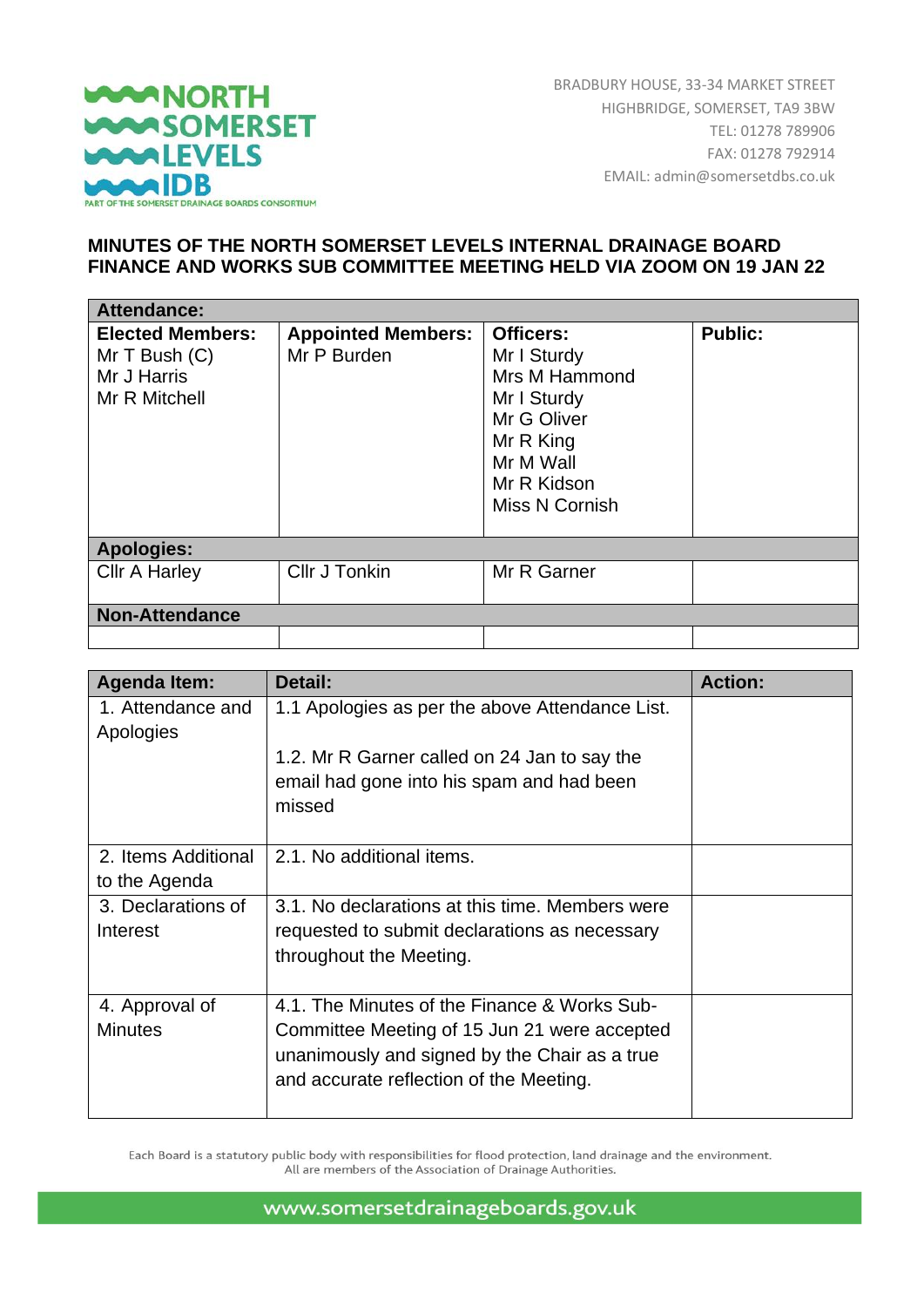| 5. Matters Arising | <b>Review of Actions</b>                                                                                                                                                                                                                                                                                                                                                                                                                                                                                                                                                                                                                                                                                       |                                                |
|--------------------|----------------------------------------------------------------------------------------------------------------------------------------------------------------------------------------------------------------------------------------------------------------------------------------------------------------------------------------------------------------------------------------------------------------------------------------------------------------------------------------------------------------------------------------------------------------------------------------------------------------------------------------------------------------------------------------------------------------|------------------------------------------------|
|                    | 5.1. Action NSL/20210323-01: (Board Officers<br>to discuss options for adequate insurance<br>cover of Sampson's Sluice and propose a<br>new way forward for Board consideration);<br>Mr $T$ Bush, Chair – we are not in a position to<br>renew the insurance at the moment. Mr J Harris<br>- this is rather a long time for no action to be<br>taken. Mr Oliver, Project Engineer, reported this<br>matter was still ongoing as Zurich wanted a<br>comprehensive assessment but the insurance<br>had been renewed in September and this is still a<br>priority. Mr T Bush commented it has been 7<br>months as it was decided not to have a Finance<br>committee meeting before the November Board<br>Meeting. | <b>Action:</b><br>NSL/20210323-<br>01: Ongoing |
| 6. Finance Report  | <b>Quarterly Reconciliation of Bank Statements</b>                                                                                                                                                                                                                                                                                                                                                                                                                                                                                                                                                                                                                                                             |                                                |
|                    | 6.1. Dir Fin, as the Responsible Finance Officer<br>(RFO), reported that a full bank reconciliation up<br>to the 31 December 2021 had been completed<br>although they have not yet been signed by a<br>Board Member.                                                                                                                                                                                                                                                                                                                                                                                                                                                                                           |                                                |
|                    | <b>End of Year Forecast</b>                                                                                                                                                                                                                                                                                                                                                                                                                                                                                                                                                                                                                                                                                    |                                                |
|                    | 6.2. Mrs M Hammond, RFO, provided an<br>overview stating at the present time there was a<br>defiect of £77,000 and an expenditure total of<br>£737,737.                                                                                                                                                                                                                                                                                                                                                                                                                                                                                                                                                        |                                                |
|                    | 6.2. Mr J Harris queried whether rate payers with<br>outstanding balances are allowed to accumulate.<br>Dir Fin - there is a set level of £25 for court<br>summons's so any payment under this will<br>accumulate until this amount is reached.                                                                                                                                                                                                                                                                                                                                                                                                                                                                |                                                |
|                    | 6.3. Dir Fin talked through the budget, Mr J<br>Harris, 11.5% increase for admin is a big<br>increase and is it possible to have hard copies of<br>any A3 papers. Dir Fin – posting out hard copies                                                                                                                                                                                                                                                                                                                                                                                                                                                                                                            |                                                |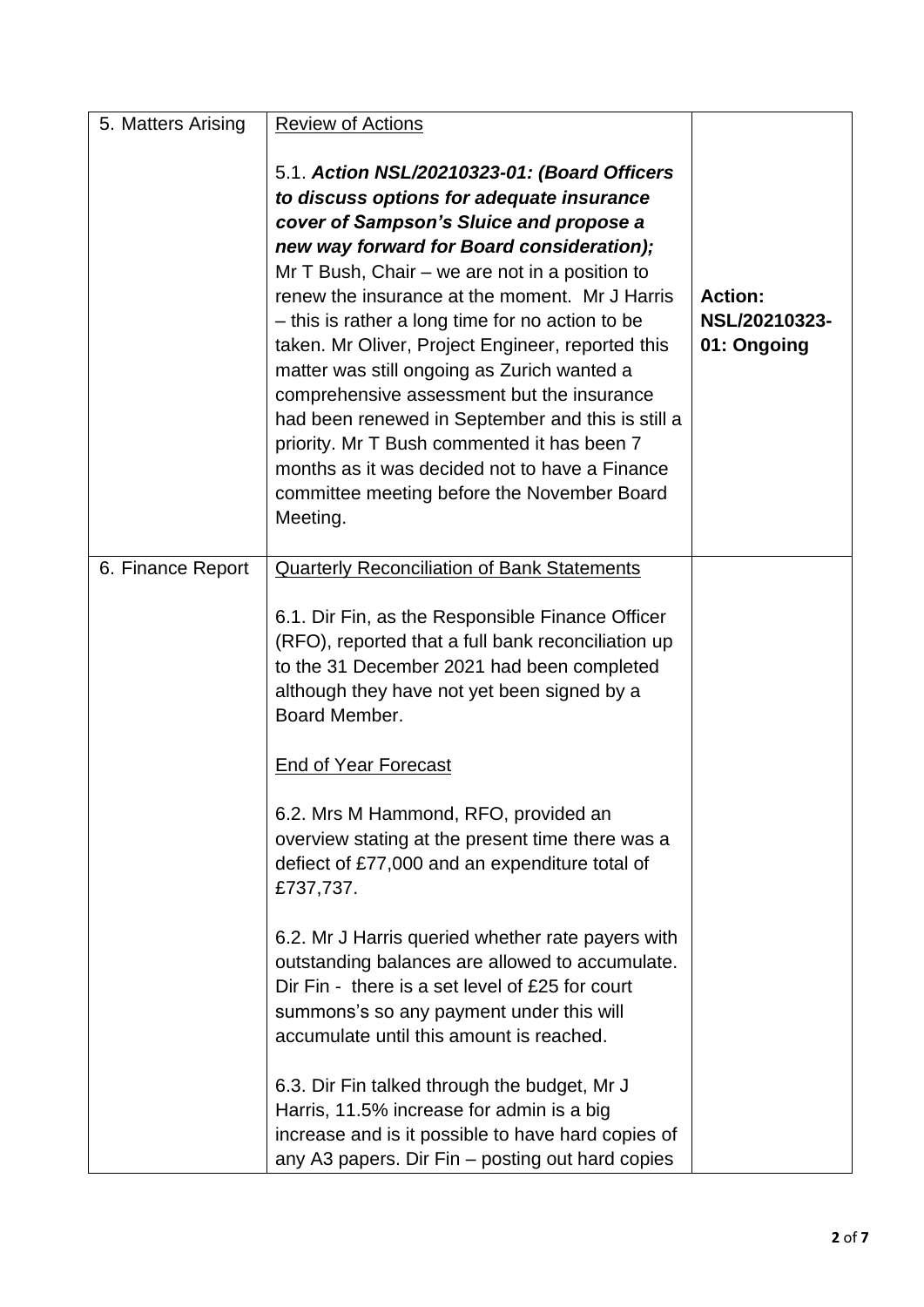| will increase the amount of postage but               |  |
|-------------------------------------------------------|--|
| recognised they are easier to read when printed       |  |
| on A3. Mr J Harris, the cost will be minimal          |  |
| compared to other costs. IDS, it is not just a cost   |  |
| implication but also the time to get papers printed   |  |
| and sent out. Dir Fin, 11.5% is a large budget        |  |
| increase and it will be upto the SDBC                 |  |
| Management Committee to agree or disagree the         |  |
| budget but she believes this is the budget which      |  |
| is needed. The whole budget for the Consortium        |  |
| has gone up by £147,000. IDS, a review has            |  |
| been done to see where the Board can make             |  |
| efficiencies and keep costs down but we need to       |  |
| think about our capability and the quality of the     |  |
| service we provide and at the moment the SDBC         |  |
| is at an all time low and when setting budgets we     |  |
| need to think about how we are able to perform        |  |
| as a business going forwards.                         |  |
|                                                       |  |
| 6.4. Mr P Burden, when will there be a                |  |
| conclusion regarding the rent. Mr T Bush, it was      |  |
| agreed such a big decision would not be made          |  |
| until all the members could be in the same room.      |  |
| He further added whether they could do without a      |  |
| base for their operatives to work from is moot.       |  |
| Mr P Burden, it's hard as a representative of         |  |
| NSLIDB to justify £10,000 for a building that is      |  |
| hardly used when it was considered what to do         |  |
| with it over 18 months ago and a decision needs       |  |
| to be made fairly quickly. IDS, there has been a      |  |
| lot of discussion around this and many views so if    |  |
| members would like to get together to talk about      |  |
| it we will facilitate that and act in that regard. Mr |  |
| J Harris, why is this meeting not being held at the   |  |
| NSL offices? Mr T Bush said maybe a meeting           |  |
| could be held in NSL once all restrictions have       |  |
| been lifted although there is only room for about     |  |
| a dozen people. Mr J Harris, meetings face to         |  |
| face should start back at soon as possible.           |  |
| Mr T Bush, it was agreed prior to Covid that          |  |
| Finance meetings would be held at Bradbury            |  |
| House so the Finance Officer had access to her        |  |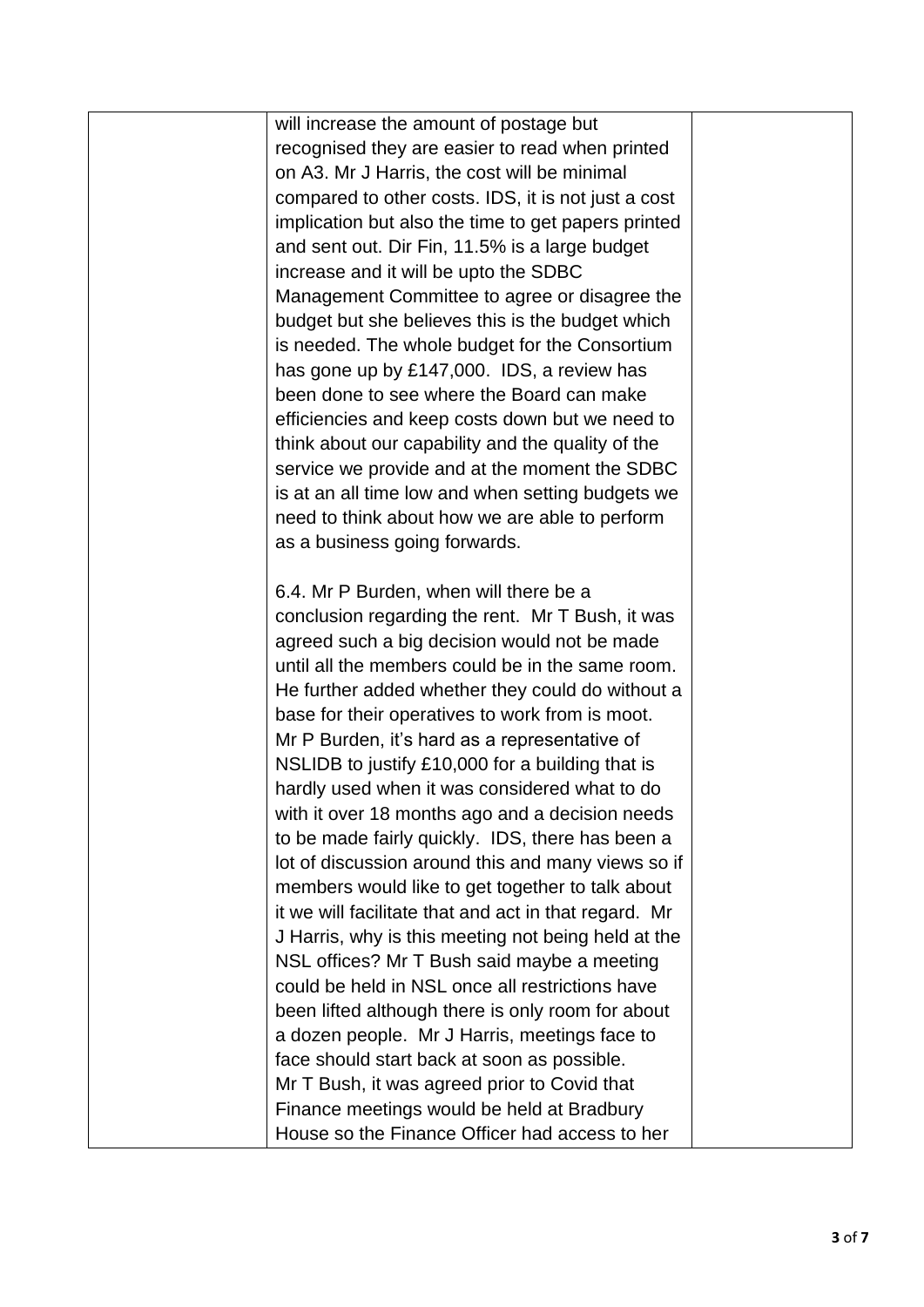|                                                 | computer and any other information she might be                                                                                                                                                                                                                                                           |  |
|-------------------------------------------------|-----------------------------------------------------------------------------------------------------------------------------------------------------------------------------------------------------------------------------------------------------------------------------------------------------------|--|
|                                                 | asked about.                                                                                                                                                                                                                                                                                              |  |
|                                                 |                                                                                                                                                                                                                                                                                                           |  |
|                                                 | 6.5. Dir Fin, a new budget of £15,000 has been<br>added for Contractor call outs and specialist<br>services for Sampsion Sluice and Huckers Bow.<br>Mr G. Oliver added both of these structures are<br>large tidal structures which need more<br>maintenance than the Area Superviser can<br>manage.      |  |
|                                                 | 6.6. Mr T Bush, what does 1.59% mean in terms<br>of the pennyrate?. Dir Fin, this year the<br>pennyrate is 8.996 and will be going up to 9,139.<br>Mr T Bush said unless there are any changes on<br>the Consortuim admin charge these are the<br>figures the rate will be set on.                        |  |
|                                                 | Proposed by Mr P Burden and Seconded by Mr J<br>Harris 'to recommend to Full Board that the<br>proposed budget be accepted'                                                                                                                                                                               |  |
|                                                 | <b>Unanimous</b>                                                                                                                                                                                                                                                                                          |  |
| 7. Engineering &<br>Maintenance<br><b>Works</b> | 7.1. Mr Sturdy, Director of Operations (Dir Ops)<br>requested the Engineering & Maintenance<br>Report be taken 'as read'.                                                                                                                                                                                 |  |
|                                                 | 7.2. Mr M Wall, Contracts Manager, the annual<br>maintenance has gone ahead well with no major<br>issues. Invitations to tender are being sent out<br>within the next couple of weeks with a return date<br>of 24 Feb 2022.                                                                               |  |
|                                                 | 7.3. Mr J Harris, has the question over debris<br>being put on to the bank or whether there should<br>be a machine to do deal with it been resolved?<br>MSW believes the Board had decided they<br>weren't going to specify the use of a conveyor<br>flail but the description of work is to place debris |  |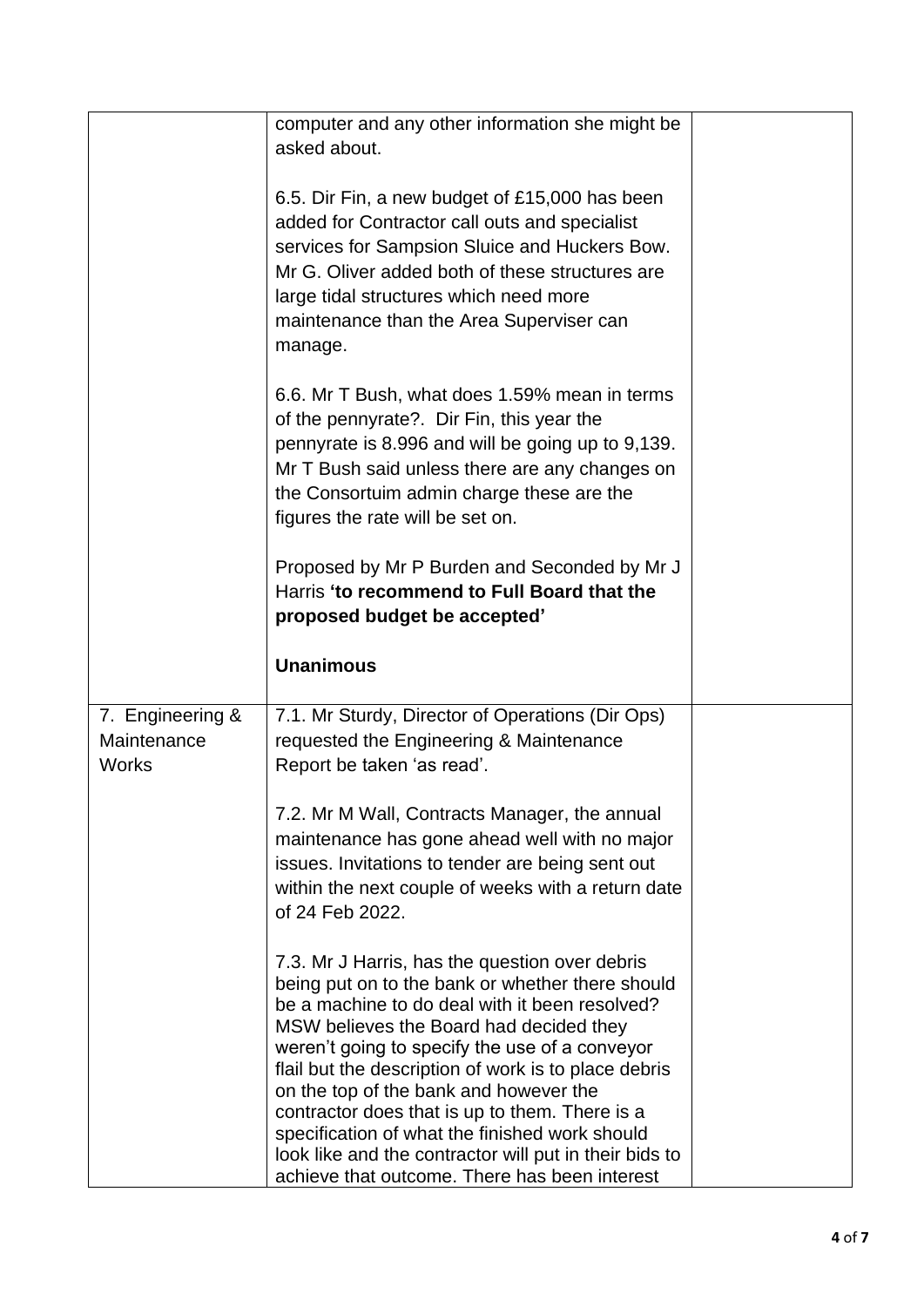| from a new contractor to work in the North<br>Somerset area the company is Hatts Group and<br>they are currently doing ditching work around<br>Avonmouth. A site visit has taken place and they<br>are being sent tender documents for the NSL<br>maintenance works.                                                                                                                                                                                                                                                                                                                                                                                                                                                                                                                                                                                                                                                                                                                                               |  |
|--------------------------------------------------------------------------------------------------------------------------------------------------------------------------------------------------------------------------------------------------------------------------------------------------------------------------------------------------------------------------------------------------------------------------------------------------------------------------------------------------------------------------------------------------------------------------------------------------------------------------------------------------------------------------------------------------------------------------------------------------------------------------------------------------------------------------------------------------------------------------------------------------------------------------------------------------------------------------------------------------------------------|--|
| 7.4. Mr R King, Area Manager, reported spill kit<br>training is coming up for all Area Supervisors.<br>There are some woodwork repairs on bridges at<br>Bourton Town tilting weir, Wick St Lawrence,<br>Hewish New Rhyne, Weston and Blackstone<br>Rhyne Tilting Weir Puxton. Also Sampsons<br>Sluice flood light is going to be fixed, upside of<br>the flow to make it a safer environment for<br>Anthony Brinson when he is there in the<br>evenings.                                                                                                                                                                                                                                                                                                                                                                                                                                                                                                                                                           |  |
| 7.5. Mr G Oliver, Engineer, talked through the<br>engineering projects that Mr D Alsop and himself<br>are doing. Within the SDBC there is larger<br>projects on the 3 year programme and a<br>separate budget for repair and renewals for<br>smaller jobs, for example Blind Pool Tilting Weir<br>had a bridge which had completely rotted away<br>and is now being repaired with a steel structure.<br>IDS, Officers work very hard to make sure that<br>the engineering program matches exactly to the<br>finance reports. Mr T Bush suggested a tour of<br>inspection in the summer. IDS commented to the<br>Members the world we operate in as a Drainage<br>Board is changing. The Local Authorities have<br>declared a national emergency and the<br>Conservation Bodies have declared a nature<br>emergency. The areas we operate in are very<br>much coming under focus for other services they<br>can provide particularly in relation to flood risk.<br>We have an interesting and challenging job going |  |
| forwards to work out where we fit in to the future<br>of flood risk and drainage. One of the ways we<br>can do that is by engaging with the Environment<br>Agency and Local Authorities under various<br>strategies they are promoting. Cllr B Petty<br>expressed an interest in coming and talking to<br>the Drainage Board about how we are                                                                                                                                                                                                                                                                                                                                                                                                                                                                                                                                                                                                                                                                      |  |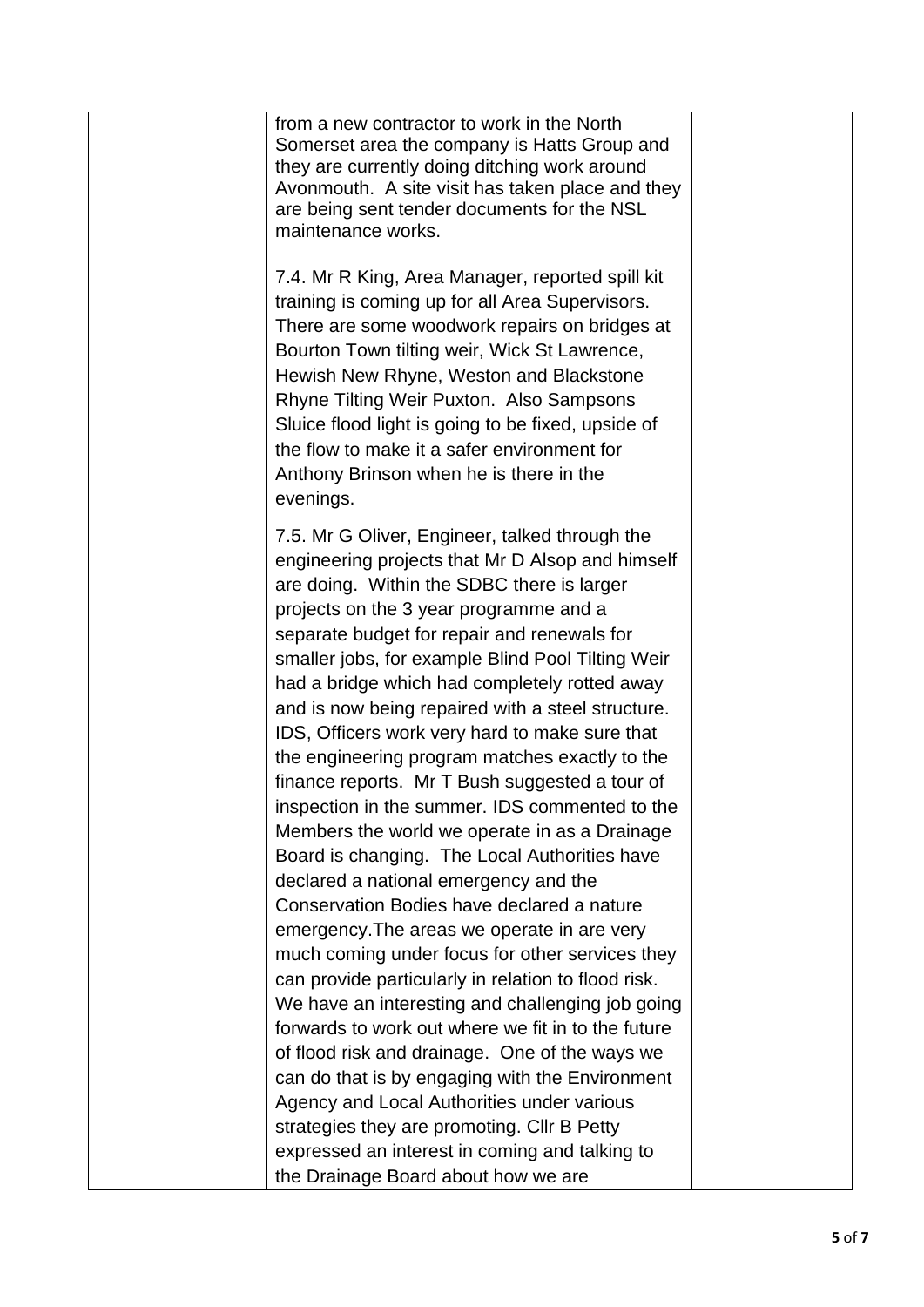|                 | responding to the climate emergency and what      |  |
|-----------------|---------------------------------------------------|--|
|                 | our strategies and plans are. IDS informed he     |  |
|                 | had invited Cllr Petty to come and present to the |  |
|                 | SDBC AGM. PAB added it is a changing world        |  |
|                 | and IDB's need to be mindful of that and we need  |  |
|                 | to communicate what we are able to do and if we   |  |
|                 | are not part of a debate there is an unrealistic  |  |
|                 | expectation on what the IDB can deliver. We       |  |
|                 | need to discuss about how to deal with invasive   |  |
|                 | species and drought conditions. Mr T Bush         |  |
|                 | invited Mr P Brewin to do a presentation to the   |  |
|                 | North Somerset Levels Board Meeting on 02         |  |
|                 | February 2022. IDS, we tend to leave              |  |
|                 | environmental issues to the Environment           |  |
|                 | Committee but other statutory public bodies are   |  |
|                 | really thinking about climate change and the      |  |
|                 | future and what is possible in areas like ours.   |  |
| 8. Risk Review  | 8.1. IDS said the highest risk is single person   |  |
|                 | knowledge followed by unplanned staff absence     |  |
|                 | and illness. There will be a general recruitment  |  |
|                 | campaign in the near future focusing on Local     |  |
|                 | Government job websites.                          |  |
| 9. Date of Next | 9.1. Future key dates in the short-term were      |  |
| Meeting         | highlighted as:                                   |  |
|                 |                                                   |  |
|                 | NSLIDB Full Board: 02 Feb 22                      |  |
|                 | Finance & Works: 23 Mar 22                        |  |
|                 |                                                   |  |
|                 | There being no other business, Members and        |  |
|                 | Officers were thanked for their attendance, and   |  |
|                 | the meeting was closed at 1535.                   |  |

## Annex:

A. NSLIDB F&W Meeting – Table of Outstanding Actions

CHAIRMAN.........................................................DATE ……………………………………..